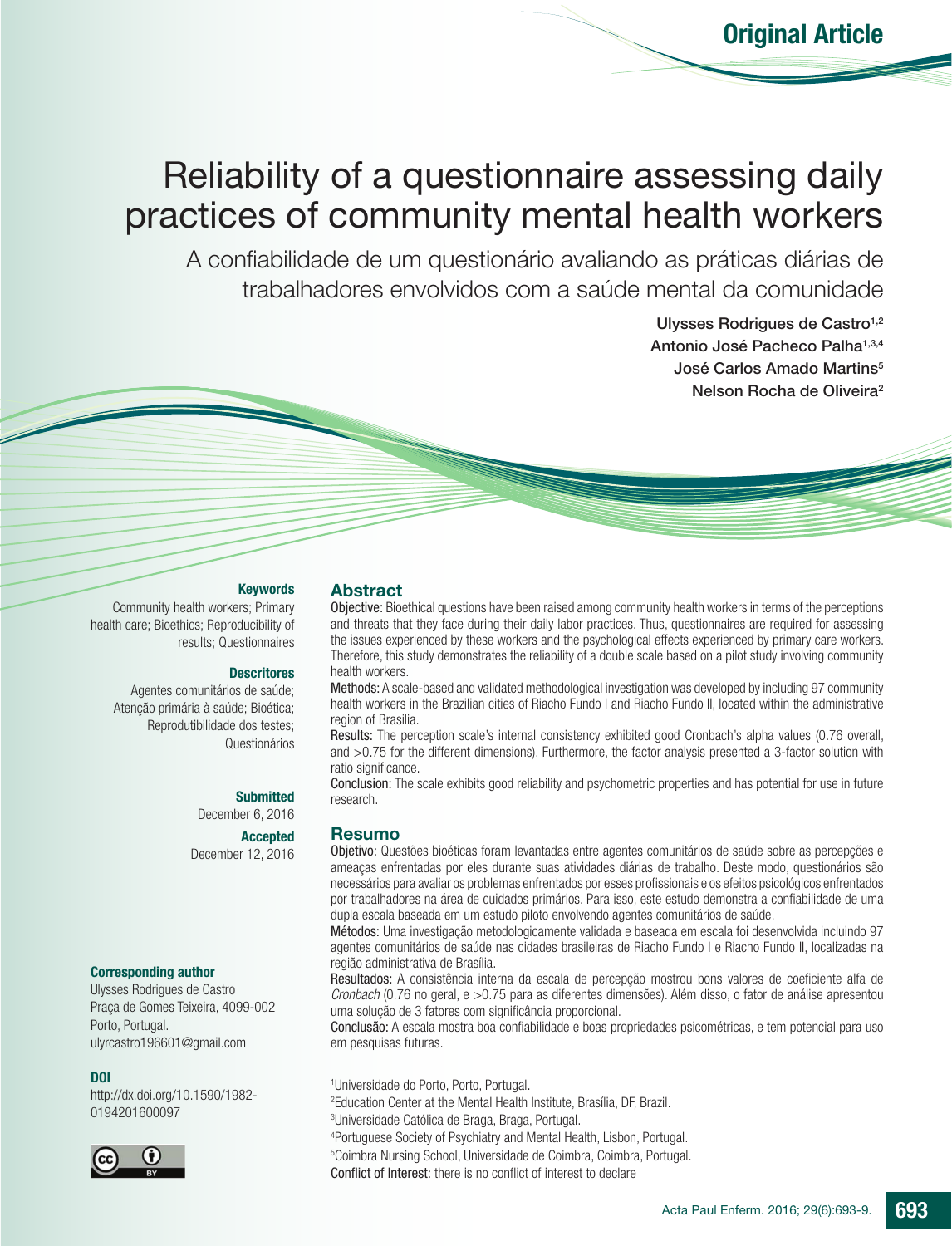## Introduction

Mental health is a broad field of research that combines various sciences and types of professions in an attempt to observe, investigate, and understand human beings in a multifaceted manner involving familial, social, psychological, and psychopathological aspects.<sup>(1)</sup> Brazil's Unified Health System (SUS) was created and based on this multidisciplinary principle that considers an integrated and regional perspective, with primary care as the first step for all patients' health issues.

The concept of basic care is different from that of primary healthcare. According to the Brazilian Ministry of Health and the principles of SUS, there is no distinction between the areas of basic and primary healthcare. Primary care is defined as "a set of individual or collective measures performed at the primary care level of health systems that focused on fostering health, preventing illness, treatment, and rehabilitation."(2)

Considering the magnitude of mental issues experienced by the Brazilian population, it is easy to see how primary care teams confront mental health issues in their daily routines. According to the World Health Report's (2001) recommendation, the inclusion of mental health measures in primary care was a subject discussed at the Third National Mental Health Conference in Brazil (CNSM).<sup>(3)</sup> The proposal that was approved recommends healthcare training for Family Health Program (PSF) teams, the inclusion of multi-professional mental health teams to work with Family Health Teams (ESFs), and the inclusion of a specific printed form for collecting data on individuals with psychological disorders who are treated by Family Health Teams.<sup>(4)</sup>

In this organizational context, psychiatric care reform in Brazil is in the initial stages of its inclusion in primary care. Psychiatric care reform is a complex political, social, and historical process including measures, institutions, and forces of different origins. It has only been successful in places where intensive and continued follow-up programs have been created within

the community. Thus, the important interface between mental health networks is represented by substitute services such as Psycho-Social Care Centers (CAPS), Family Health Support Centers (NASF), residencies, social centers, and (ambulatory) healthcare centers, all of which represent primary healthcare.

With the positive result obtained in the northeastern region of Brazil, the Family Health Program (PSF) was expanded to the remaining country. This expansion caused an improvement in primary care and the establishment of Community Health Workers (CHWs).<sup>(4)</sup> The Ministry of Health has stated on its website that in December 2012, the number of registered CHWs in Brasília was 849.<sup>(5)</sup>

CHWs' daily activities involve issues that require to be understood well because these professionals depend on the support of other professionals for good performance and sustainability.<sup>(6)</sup> Examples include CHWs' entry into home environments, which requires involvement in families' internal conflicts; the often unsuccessful attempt to mediate the interaction between the health team and individuals; measures to promote healthcare despite people's resistance to changing modern unhealthy habits; CHWs' personal beliefs regarding healthcare, which may be in conflict with scientific concepts; strategies to manage feelings of powerlessness despite the socioeconomic and cultural conditions that hinder patients' healthy behaviors; and difficulties that arise at work because of difficulties in teams' interpersonal relationships.<sup>(7,8)</sup> CHWs must experience these and other issues in their daily tasks. They raise the bioethical questions experienced by these workers and require us to reflect upon the professionals' (who work in Family Health Programs) practices. They reinforce the requirement for heightened sensitivity and ethical commitment on behalf of primary care professionals.(9)

To determine CHWs' daily work experiences, it is important to consider workers' opinions. Concerning public healthcare management, the major challenge is to maximize the quality of health services to society while respecting budgetary limitations. The population that large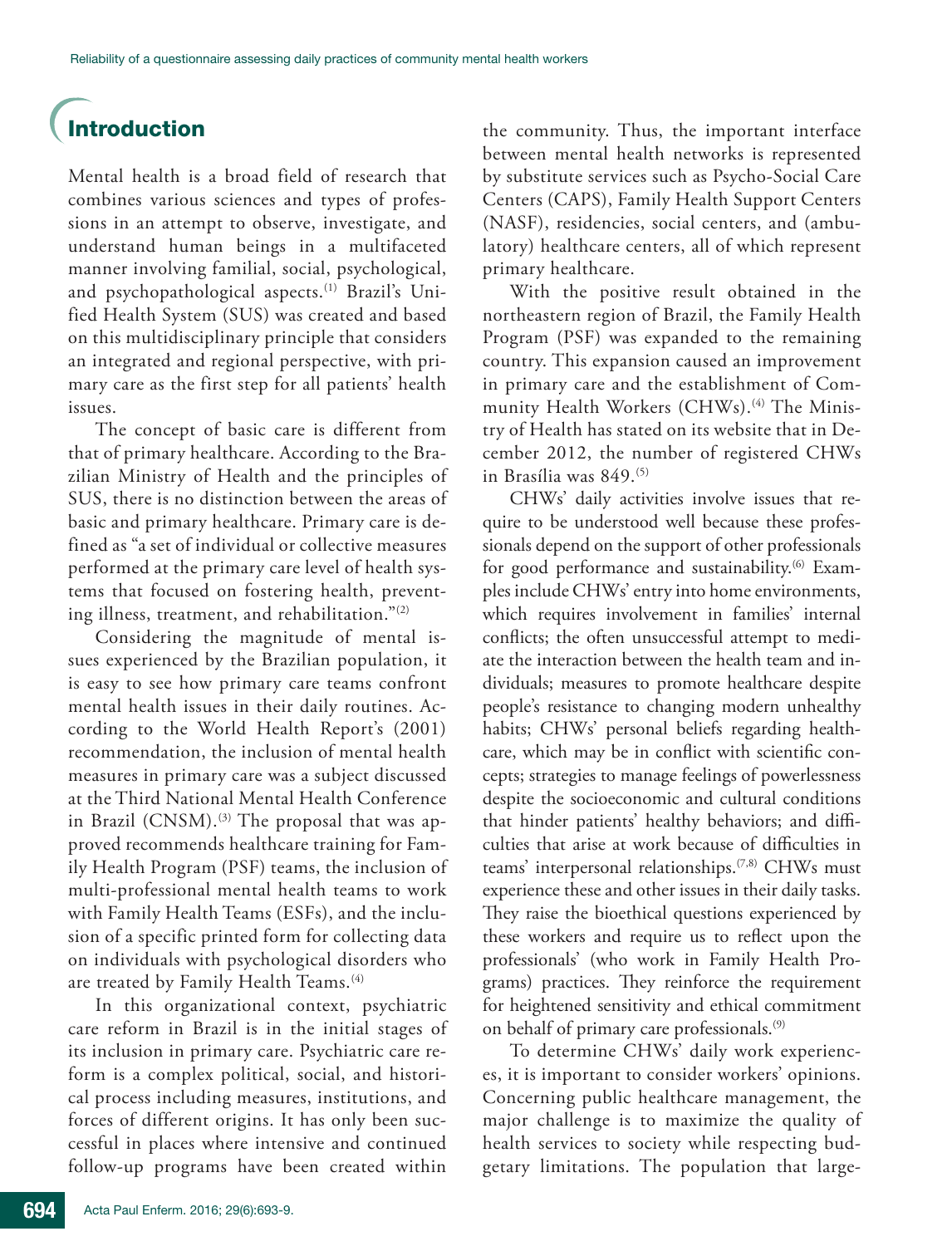ly utilizes public health services belongs to the marginalized strata of society and cannot seek paid treatment from physicians or private hospitals. Moreover, the resources available to public health are never sufficient to meet the growing demand. In addition to these financial issues, team training, appropriate work infrastructure, and employee skill and motivation represent important factors in the delivery of primary healthcare services.(10)

Thus, using questionnaires is a measure that aids in the understanding of individuals' experiences regarding healthcare to develop strategic objectives and suggest measures to guide the interdisciplinary work of those engaged in public health.

However, a questionnaire should be duly developed such that it reliably reflects reality. Regardless of the type of study adopted, the philosophical basis is normally founded on the view that reality is constructed by individuals who interact with their social world; therefore, using empirical studies is key to the construction of reality.

To determine whether a questionnaire is reliable, statistical programs can be used, in which the variables studies can determine the research tool's reliability. Cronbach's alpha coefficient is an example of a test that relies on a factor to express the degree of responses' reliability to a particular questionnaire.

Therefore, this study is aimed at demonstrating the reliability of a double scale constructed through a pilot study with CHWs.

## **Methods**

This is a scale-based and validated methodological study. This study was preceded by another study that was qualitative in nature and was developed through interviews with community workers who were requested to respond to the following open question: "Objectively identify four issues involved in your mental health practice." This study provided a set of proposals that we organized into two subscales with 16 items:

- • Subscale 1: The response began with: "this occurs in my mental health practice." The possible responses were expressed in the Likert format, varying from 1 (never occurs) to 6 (always occurs).
- Subscale 2: The response began with: "I see this as a threat to my mental health practice." The possible responses were expressed in the Likert format, varying from 1 (never occurs) to 5 (always occurs).

In addition to these two subscales, the questionnaire contained sociodemographic data on gender, age, marital status, time working, and work location from the Family Health Program and CHW teams.

The sample included 97 CHWs undergoing training in mental healthcare in the Federal District's (Brasilia, Brazil) regional health office. The inclusion criterion was participation in mental health training.

The survey was conducted in December 2012 in a private room at the health centers involved. On February 15, 2012, the Ethics Committee of the Science and Health Care Research Foundation (FEPECS/ SES/DF) approved the project as No. 643/11. The 97 CHWs who agreed to participate in the study signed a free and informed consent form, which guaranteed their anonymity and their information's confidentiality. To guarantee the study's confidentiality, the names of the family health units that participated in the present study are not reported.

The data was analyzed using SPSS (version 19 for Windows). A *p* value of 0.05 was considered to be the critical significance level. Cronbach's alpha was used to determine the questionnaire's reliability.

## Results and Discussion

The 97 CHWs' sociodemographic data revealed that the majority were women (78.4%). Those between 30 and 39 years of age were found to constitute 40.2% of the group, and more than half of the workers interviewed were married. The main results are presented below and are organized by the previously defined objectives.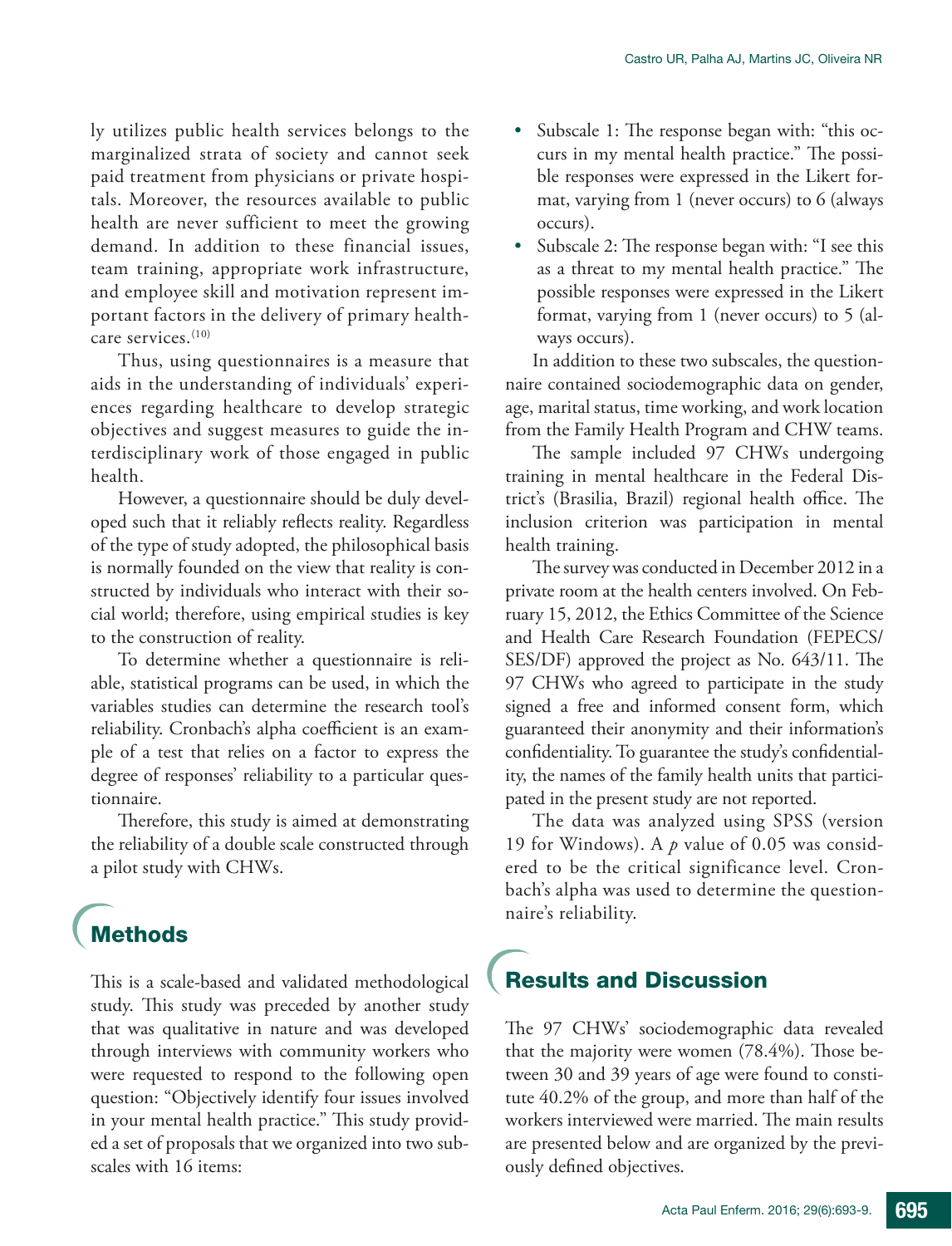### Bioethical issues regarding mental health workers' practices - Validity and **Reliability**

The survey was analyzed using Cronbach's alpha test (Table 1). On analyzing the effect of items' correlation with the entire scale of the survey on the alpha coefficient, high correlations were obtained between almost all items and the entire scale. This finding demonstrates the entire survey's correct functioning and contributes to the high alpha value (0.76 overall). According to the test, values of this magnitude support the conclusion that the questionnaire is within the expected reliability factor.

| <b>Table 1.</b> Questions grouped into five factors by percentage of |  |
|----------------------------------------------------------------------|--|
| variance as confirmed by the scree plot                              |  |

| Factor | % Variance | Questions     |  |  |
|--------|------------|---------------|--|--|
|        | 24,425     | 4, 8, 11      |  |  |
| 2      | 14,866     | 6, 10, 12, 13 |  |  |
| 3      | 9,222      | 1,5           |  |  |
| 4      | 8,162      | 14, 15        |  |  |
| 5      | 7,661      | 7,9           |  |  |

Similar results were found in a study that sought to validate the self-confidence of the Portuguese version of the scale. High Cronbach's alpha coefficients were found overall (0.92), and they were >0.83 for the different dimensions, reflecting the questionnaire's reliability.

In a study by Aguiar et al.<sup> $(11)$ </sup> seeking to determine the test-retest reliability of the Swedish "Demand-Control-Support Questionnaire" scale's Portuguese version among a population of workers with low education levels, Cronbach's alpha values were found to be >0.70 for most dimensions. These results reflect the questionnaire's stability and enable its use in studies analyzing the association between work stress and health.(11)

### Factor analysis - Determining the frequency of the occurrence of bioethical issues

A principal components analysis was performed with the 16 items of the questionnaire by employing a varimax rotation with the sample of 97 CHWs. The factor analysis method's suitability was confirmed using Bartlett's test of sphericity (chi-square approximation =  $457,358$ ; df = 120; p < 0.0001). The test results were significant and indicated the data's appropriateness for the method. The suitability of Kaiser-Meyer-Olkin (KMO) (with a value of 0.687) confirmed the factor analysis method's adequacy. A commonality analysis revealed that the percentage of common variance in the data structure ranged from 46% to 75%.

A Cronbach's alpha of 0.761 indicated that the questions attained a satisfactory degree of internal coherence and that the responses to the questions were reliable.

The initial analysis indicated that five components met the eigenvalue criterion of >1 and explained 64.336% of the variance. This indication was confirmed by the scree plot, which suggested five factors before the change in the curve's steepness (Figure 1).

The questions shown in table 1 are significant at the value of 0.05 with regard to each factor.



Figure 1. Scree plot showing the curve's steepness before factor 5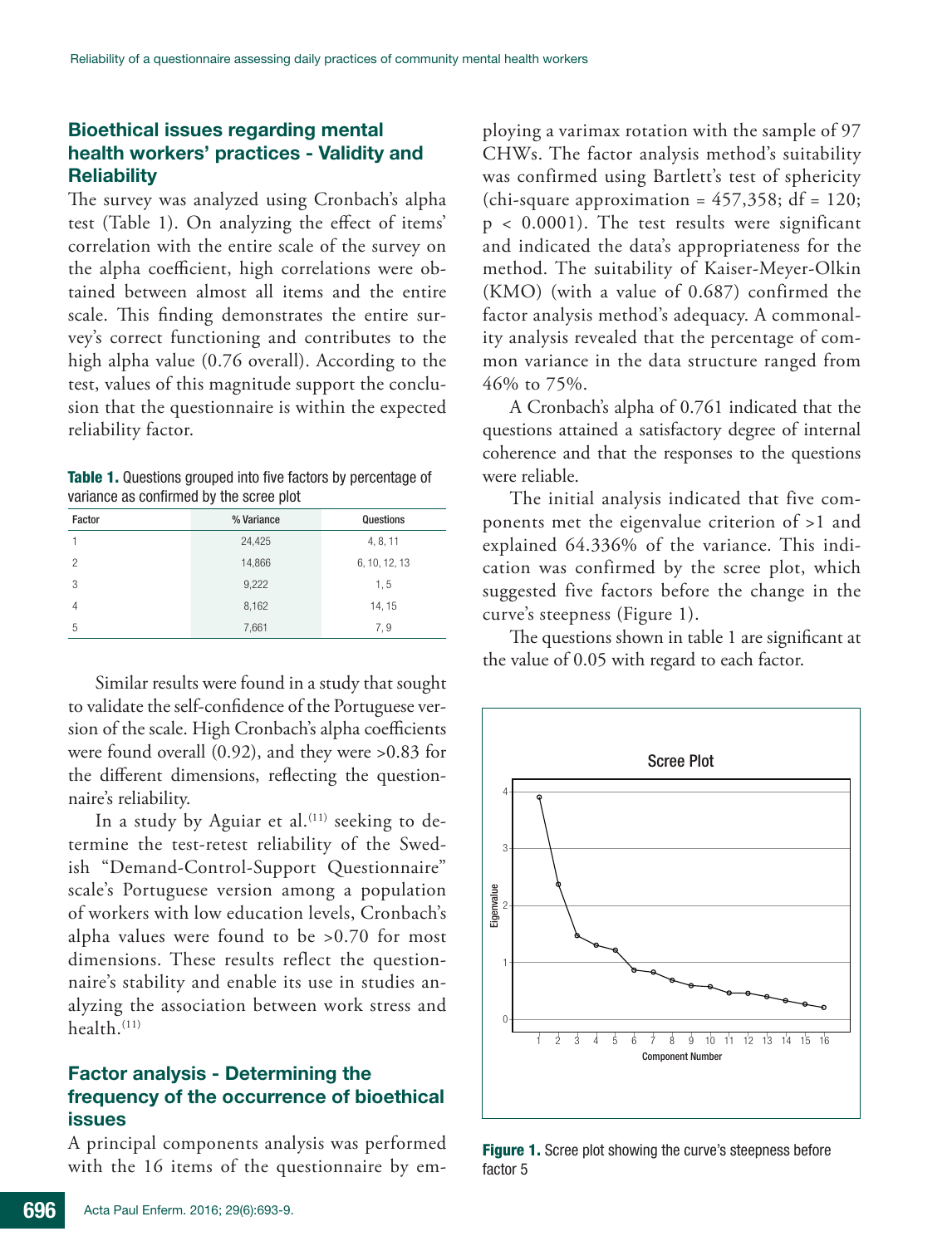The questions were associated with each factor involved in the perception of frequency of occurrence. They were then grouped and labeled on the basis of the topic discussed in each question.

### Factor 1, titled "Training in Mental Health," included the following questions:

Q4-Is it difficult to work with patients who are dependent on medication?

Q8-Is it difficult to approach patients with mental illness?

Q11-Is diagnosis difficult?

These questions refer to issues involving the requirement for CHWs' technical training to improve their approach toward patients receiving basic healthcare.

### Factor 2, titled "Comprehensiveness of Treatment," included the following four questions:

Q6-Do patients experience difficulty in getting urgent care or mental health clinics?

Q10-Is it difficult to provide patients with instructions?

Q12-Is it easy to manage a patient suffering from a mental illness?

Q13-Are you able to identify patients' disorders?

#### Factor 3, titled "Resource Allocation," included the following questions:

Q1-Are enough medications available to meet patients' requirements?

Q5-Are you able to follow up with patient treatment?

#### Factor 4, titled "Lack of a Psycho-Social Network," included the following questions:

Q14-Is the f the institution's lack of support responsible?

Q15-Is there a lack of support for transferring patients?

### Finally, factor 5, titled "Lack of a Psycho-Social Network" included the following questions:

Q7-Are you able to find mental health professionals when necessary?

Q9-Is it easy to guarantee the continuity of care?

These questions are correlated because of the psychosocial network's inadequacies.

## Perception of threats involving bioethical questions

A principal components analysis was performed using the questionnaire's 16 questions by employing a varimax rotation with the sample of 97 CHWs. The factor analysis's suitability was confirmed by Bartlett's test of sphericity (chi-square approximation =  $576,079$ , df = 120, p < 0.0001). The suitability of KMO was confirmed; the value was 0.822. A high KMO value and the significance of Bartlett's test of sphericity indicated the data's suitability for factor analysis. The communality analysis revealed that the percentage of common variance in the data structure ranged from 40% to 72%.

The value of Cronbach's alpha was 0.883, a finding that indicates that the questions attained a high degree of internal consistency and reflected the responses' reliability.

The initial analysis indicated that the four components met the criterion of an eigenvalue >1 and explained 60,651% of the variance, thus reflecting a multifactor structure (four values). However, this finding appears to be inconsistent with the scree plot, which suggests factor 1 before the change in the curve's steepness (Figure 2).

The questions presented in table 2 are significant for each factor; the significance level was 0.05.

Table 2 shows that there was a large difference in the percentages of variance for the four factors. The first factor had a variance of 36.75%, which was very different from the others. This difference may explain the divergence between the criterion of an eigenvalue of >1, the four factors, and the scree plot, which suggests a single-factor solution. The estimated Cronbach's alpha coefficients strengthen the single-factor solution because the coefficient for all the items is 0.883.

The factors' nature was considered.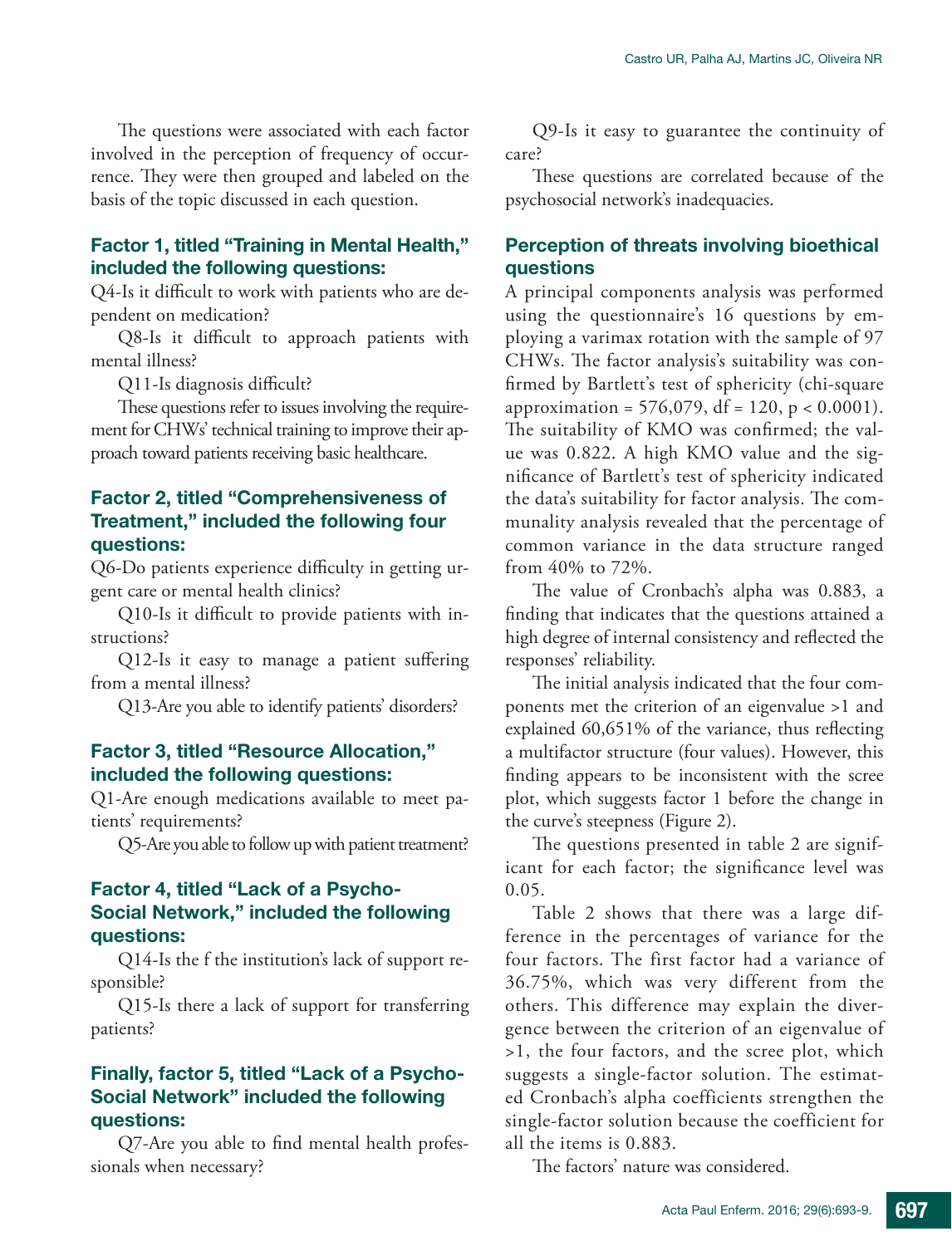

**Figure 2.** Scree plot showing the curve's decreased steepness after factor 1

Table 2. Questions grouped into four factors by percentage of variance, as confirmed by the scree plot

| Factor | % Variance | Questions       |
|--------|------------|-----------------|
|        | 36,754     | 1, 5, 7, 9, 13  |
|        | 8.998      | 2, 6, 8, 10, 11 |
|        | 7.715      | 12, 14, 15, 16  |
| Δ      | 7.185      | 3.9             |

### Factor 1, titled "Lack of a Psychosocial Network," included the following questions:

Q1-Are medications available to meet patients' requirements?

Q5-Am I able to follow up with patient treatment?

Q7-Can I find mental health professionals when necessary?

Q9-Is it easy to guarantee continuity of care? Q13-Is it easy to identify patients' disorders?

#### Factor 2, titled "Training in Mental Health," includes the following questions:

Q2-Is there a lack of space in the locations indicated for patient care?

Q6-Do patients experience difficulty in getting urgent care or mental health clinics?

Q8-Is it difficult to approach a patient with a mental illness?

Q10-Is it difficult to provide patients with instructions?

Q11-Is it difficult to diagnose patients?

## Factor 3, titled "Treatment Integrity," included the following questions:

Q12-Is it easy to deal with a patient who suffers from a mental illness?

Q14-Is there a lack of support from the institution responsible?

Q15-Is there a lack of support for transferring patients?

Q16-Does the patient receive care in the private network and return to the public system to renew a prescription?

## Factor 4, titled "Lack of a Psychosocial Network," included the following questions:

Q3-Do patient families offer good support?

Q9-Is it easy to guarantee the continuity of care?

Cronbach's alpha was 0.76. This value meets the standards established by Streiner (2003),<sup>(12)</sup> who suggests that the coefficient's values must be >0.7 to be reliable.

These measures foster ethics and the protection of citizens. Such principles may be observed in the conditions proposed by Schramm and Kottow:<sup>(13)</sup>

*"To consider protection each time, certain health objectives are publically accepted to be inevitable because they are indispensable; accepting public health programs involves the certainty, or the high probability, that the measures proposed are necessary and reasonably sufficient for prevention. Once accepted as pertinent, the principle of protection must be completely implemented without being disregarded for ulterior motives because a social need exists to exercise protection through predetermined measures; in other words, possible negative effects do not invalidate the program and health issues in question."*